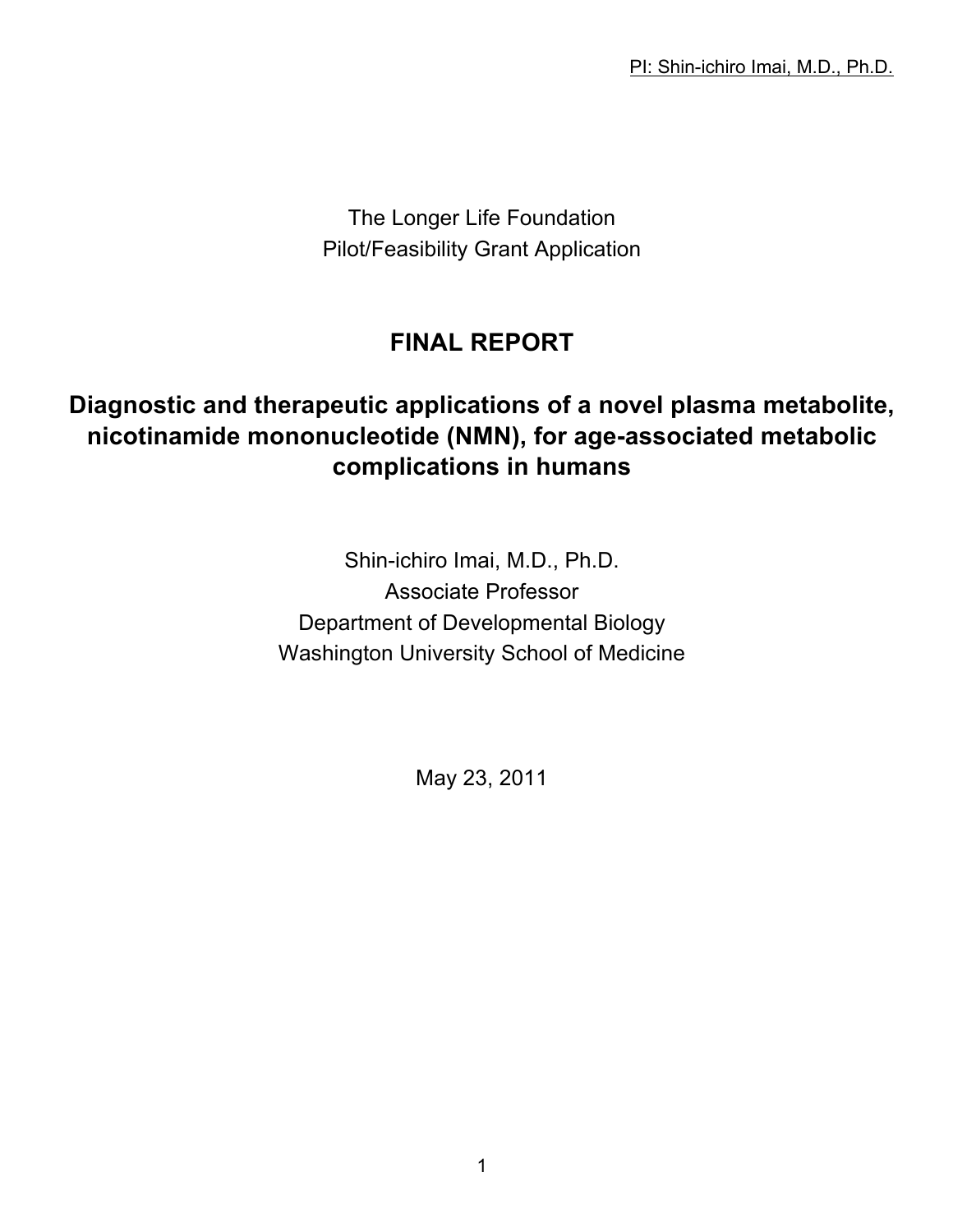### **Abstract**

This study aimed to understand the importance of systemic NAD biosynthesis regulated by nicotinamide phosphoribosyltransferase (NAMPT), a key NAD biosynthetic enzyme, in predicting and extending the health span in humans and to explore the potential of nicotinamide mononucleotide (NMN), a product of the NAMPT reaction and a novel metabolite in mouse and human plasma, as a biomarker of aging and a therapeutic agent to prevent and treat age-associated metabolic complications, such as type 2 diabetes, in humans. In our previous studies, we have demonstrated that NAMPT functions as an intra- and extracellular NAD biosynthetic enzyme and plays a critical role in maintaining normal NAD biosynthesis and glucose-stimulated insulin secretion in pancreatic  $\beta$ cells. We also found that plasma NMN levels decrease over age in mice. In this study, therefore, we hypothesized that plasma NMN levels might serve as a novel functional biomarker to predict the risks of age-associated metabolic complications and that NMN administration might be an effective intervention to prevent/treat those age-associated complications, such as type 2 diabetes, in mice and humans. To address this hypothesis, we conducted both mouse and human studies. In the mouse study [SPECIFIC AIM (1)], we examined the importance of NAMPT-mediated NAD biosynthesis in the pathogenesis of high-fat diet (HFD)- and age-induced type 2 diabetes. We successfully demonstrated that both HFD and aging compromise NAMPT-mediated NAD biosynthesis, contributing to the pathogenesis of diet- and age-induced type 2 diabetes. Short-term NMN administration dramatically ameliorated the pathophysiology of type 2 diabetes, partly through SIRT1 activation, providing proof of the concept that promoting NAD biosynthesis by administering NMN can be an effective nutriceutical anti-aging intervention. In the human study [SPECIFIC AIM (2)], we measured plasma NMN levels in 40 obese non-diabetic human subjects and analyzed possible relationships between plasma NMN levels and various metabolic parameters. Whereas this initial assessment failed to show any significant correlations, the study provided critical information to set up the next human study that will look much deeper into the dynamics of NAMPT-mediated systemic NAD biosynthesis in humans. Therefore, these findings clearly provide new insights into the physiological significance of NAMPT-mediated systemic NAD biosynthesis and therapeutic applications of NMN for metabolism and aging in rodents and humans.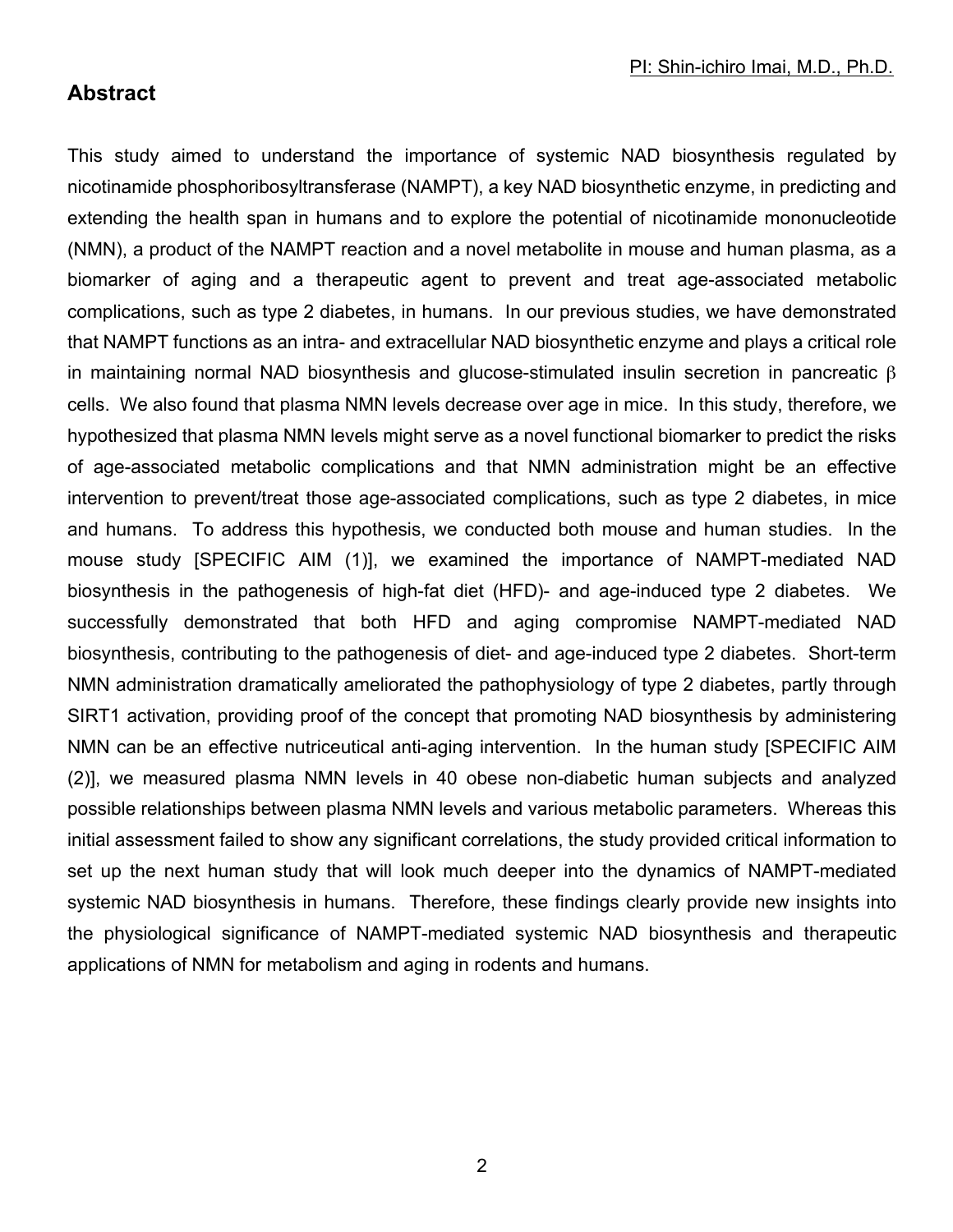## **Lay Summary**

This study aimed to understand the importance of a new metabolic regulatory system termed systemic NAD biosynthesis in predicting and extending the health span in humans and to explore the potential of nicotinamide mononucleotide (NMN), a key chemical in this systemic NAD biosynthesis system, as a biomarker of aging and a therapeutic agent to prevent and treat age-associated metabolic complications, such as type 2 diabetes, in humans. Nicotinamide adenine dinucleotide (NAD) is an important chemical that functions as an essential currency for cellular energy metabolism in all living organisms. In mammals, nicotinamide (a form of vitamin  $B_3$ ) is a major substrate to synthesize NAD, and NMN is a critical intermediate that is synthesized from nicotinamide. Nicotinamide phosphoribosyltransferase (NAMPT) is the key enzyme that catalyzes the conversion from nicotinamide to NMN. In our previous studies, we demonstrated that NAMPT functions both inside and outside the cells and plays a critical role in maintaining normal insulin secretion in pancreatic β cells. We also found that plasma NMN levels decrease over age in mice. In this study, therefore, we hypothesized that plasma NMN levels might serve as a novel functional biomarker to predict the risks of age-associated metabolic complications, such as type 2 diabetes, and that NMN administration might be an effective intervention to prevent/treat those age-associated complications in mice and humans. To address this hypothesis, we conducted both mouse and human studies. In the mouse study [SPECIFIC AIM (1)], we examined the importance of NAMPT-mediated NAD biosynthesis in the pathophysiology of high-fat diet (HFD)- and age-induced type 2 diabetes. We successfully demonstrated that both HFD and aging compromise NAMPT-mediated NAD biosynthesis, contributing to the pathophysiology of diet- and age-induced type 2 diabetes. Short-term NMN administration dramatically ameliorated metabolic complications caused by type 2 diabetes, providing proof of the concept that promoting NAD biosynthesis by administering NMN can be an effective nutriceutical anti-aging intervention. In the human study [SPECIFIC AIM (2)], we measured plasma NMN levels in 40 obese non-diabetic human subjects and analyzed possible relationships between plasma NMN levels and various metabolic parameters. Whereas this initial assessment failed to show any significant correlations, the study provided critical information to set up the next human study that will look much deeper into the dynamics of NAMPT-mediated systemic NAD biosynthesis in humans. Therefore, these findings clearly provide new insights into the physiological significance of NAMPT-mediated systemic NAD biosynthesis and therapeutic applications of NMN for metabolism and aging in rodents and humans.

3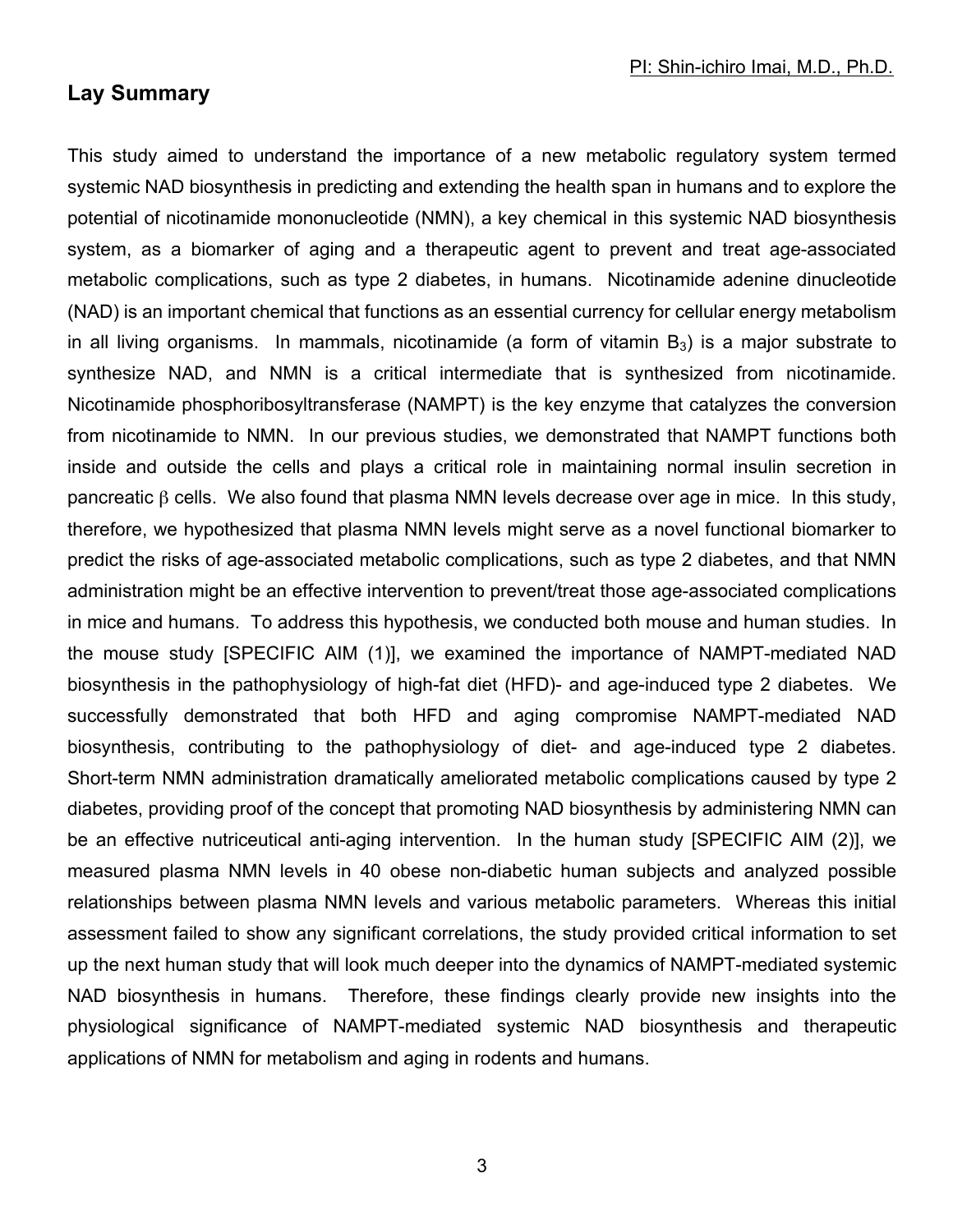### **1. Specific Aims**

In this proposed study, we addressed the following hypothesis by two specific aims:

HYPOTHESIS: *Intra- and extracellular NAMPT (iNAMPT and eNAMPT) regulates systemic NAD biosynthesis in mammals, and the concentration of NMN in plasma is a critical determinant for the regulation of systemic NAD biosynthesis and the maintenance of normal tissue functions. The age-associated decline in plasma NMN levels affects cells that rely on circulating NMN for their normal functions, such as pancreatic* β *cells and neurons, and causes age-associated declines in their functions. Therefore, plasma NMN levels might serve as a novel biomarker to predict the risks of age-associated metabolic complications, and NMN administration might be an effective intervention to prevent/treat those age-associated complications, such as type 2 diabetes, in mice and humans.*

SPECIFIC AIM (1): To investigate the pathophysiological role of NAMPT-mediated systemic NAD biosynthesis in age-associated metabolic complications, particularly in obesity and type 2 diabetes, we will use a cohort of NAMPT-deficient heterozygous (*Nampt+/-* ) and control (*Nampt+/+*) mice and examine whether *Nampt* haplodeficiency accelerates the development of metabolic complications over age or under a high-fat diet (HFD). We will also examine whether NMN administration can prevent and/or improve those complications in aging and HFD-fed *Nampt*<sup>+/+</sup> and *Nampt*<sup>+/-</sup> mice.

SPECIFIC AIM (2): To examine whether plasma NMN levels can be used as a biomarker to assess the risk of age-associated metabolic complications, we will measure eNAMPT and NMN levels in plasma samples from human obese non-diabetic subjects at the age of 30s-60s. These plasma samples will be provided by Dr. Samuel Klein's laboratory, and plasma NMN levels in particular will be measured by a new mass spectrometry-driven methodology in collaboration with Dr. R. Reid Townsend in the Department of Medicine.

### **2. Results**

#### **2.1. SPECIFIC AIM (1) – Mouse Studies**

For this Specific Aim, we have successfully conducted all proposed experiments during two budgetary years. Through these experiments, we have made critical findings demonstrating the importance of NAMPT-mediated NAD biosynthesis in the pathogenesis of type 2 diabetes and providing proof of the concept for the application of NMN as an anti-aging nutriceutical intervention.

As partly reported in the last year's progress report, we have demonstrated that both HFD and aging compromise NAMPT-mediated NAD biosynthesis, resulting in significant decreases in NAMPT protein and NAD levels in multiple metabolic tissues. These defects contribute to insulin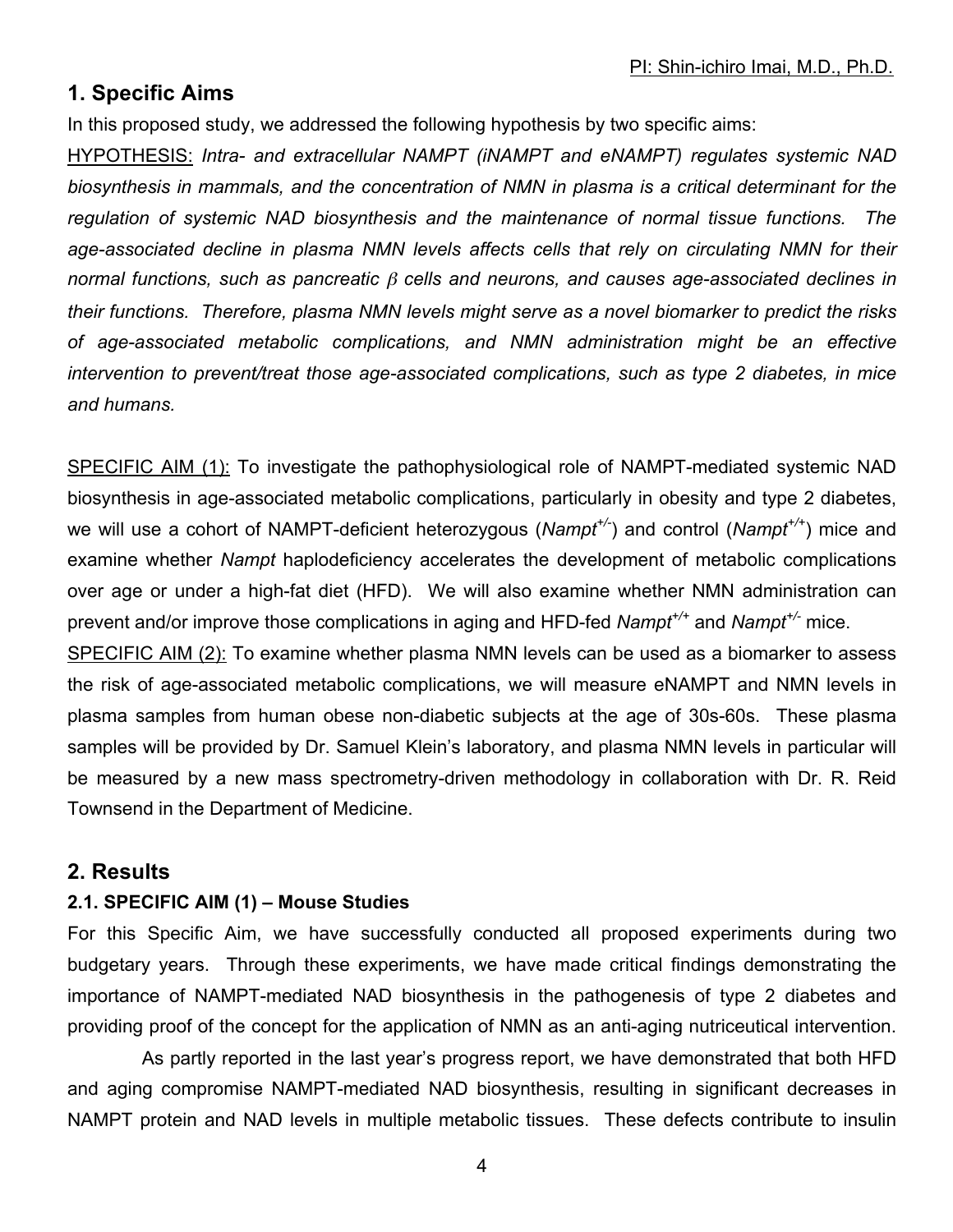resistance in the liver and impaired glucose-stimulated insulin secretion (GSIS) in pancreatic β cells. Strikingly, NMN administration can significantly improve hepatic insulin sensitivity and GSIS. In the HFD-fed diabetic liver, NMN also restores gene expression related to oxidative stress, inflammatory response, and circadian rhythm, partly through the activation of the mammalian NAD-dependent deacetylase SIRT1. These findings strongly suggest that underlying defects in NAMPT-mediated NAD biosynthesis play an important role in the pathogenesis of diet- and age-induced type 2 diabetes and also that promoting NAD biosynthesis by administering NMN, a key NAD intermediate, can be an effective intervention to treat the pathophysiology of type 2 diabetes.

The manuscript reporting all these striking findings is currently under revision for *Cell Metabolism*. The manuscript is attached as an appendix with this final report.

#### **2.2. SPECIFIC AIM (2) – Human Studies**

Despite serious troubles with the mass  $\Delta$ spec machine in the Townsend lab, we managed to conduct experiments proposed in this Specific Aim. The results, which are described below, provided important ideas on how to translate our research to humans. Based on these results, Dr. Samuel Klein and I are currently working together on another human protocol that will allow us to examine more details of NAMPT-mediated systemic NAD biosynthesis in human subjects.

In the first budgetary year, we successfully developed a mass spectrometry-driven methodology that enabled us to detect major NAD precursors and intermediates in human and mouse plasma samples. For example, we were able to detect nicotinamide, NMN, and nicotinamide riboside (NR) in human plasma samples (Figure 1A). Because of the matrix



**Figure 1.** (**A**) Detection of nicotinamide, nicotinamide riboside (NR), and nicotinamide mononucleotide (NMN) in human plasma by mass spectrometry. (**B**) Standard curves of NMN and nicotinamide using human plasma samples spiked with NMN (left) and nicotinamide (right).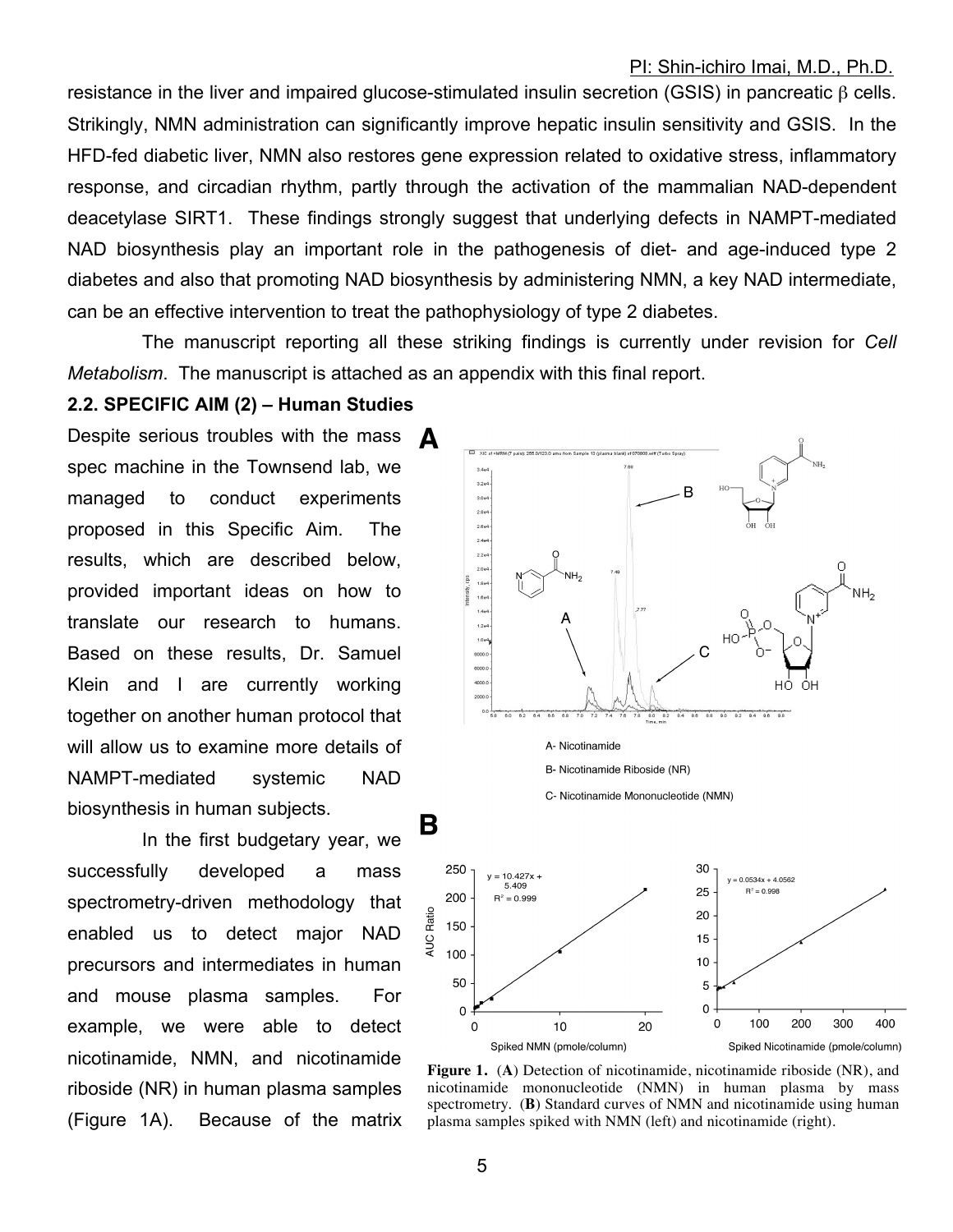effects, the development of a quantitative measurement method for these NAD-related chemicals was quite challenging. Nonetheless, we found appropriate column and buffer conditions to obtain linear standard curves of NMN and nicotinamide using human plasma samples spiked with these compounds (Figure 1B).

Using this mass spec-driven quantitative measurement method, we analyzed human plasma samples from 20 subjects with the highest and another 20 with the lowest disposition index (DI) values, as originally proposed. Specimens and metabolic data were collected from those individuals in 2005-2006 as a part of other studies funded by Dr. Klein's discretionary funds. We did not include a lean control group because 1) it was practically very difficult to recruit lean control people who had a similar range of disposition indices and 2) the main purpose of this specific aim was to study possible correlations between plasma NMN levels and metabolic parameters reflecting pancreatic β cell function. Body composition and metabolic variables in selected 40 obese subjects **Table 1.** Body composition and metabolic variables in 40 obese subjects with low and high DI values

| matching ID    |       | Sex<br>(female = $1$ ,<br>$male = 2)$ | <b>BMI</b> | % body fat | Fasting<br>glucose<br>(mg/dL) | Fasting<br>insulin<br>(ng/mL) | TG      | LDL-C   | HDL-C<br>(mg/dL) | Systolic<br>BP (mm<br>of Hg) | <b>Diastolic</b><br>BP (mm of<br>Hg) | DI         | AIRg      | Si    |
|----------------|-------|---------------------------------------|------------|------------|-------------------------------|-------------------------------|---------|---------|------------------|------------------------------|--------------------------------------|------------|-----------|-------|
| 20 lowest      | Age   |                                       |            |            |                               |                               | (mg/dL) | (mg/dL) |                  |                              |                                      |            |           |       |
| 009334         | 55    | $\overline{2}$                        | 33.6       | 29.1       | 90.9                          | 17.3                          | 128     | 117     | 46               | 117                          | 66                                   | 74         | 41        | 1.79  |
| 004432         | 45    | $\mathbf{1}$                          | 32.91      | 41.9       | 96.0                          | 14.0                          | 127     | 113     | 44               | 130                          | 86                                   | 160        | 46        | 3.53  |
| 007233         | 63    | $\overline{2}$                        | 35.43      | 32.3       | 92.5                          | 24.8                          | 133     | 101     | 31               | 149                          | 89                                   | 249        | 198       | 1.26  |
| 900531         | 43    | 1                                     | 41.9       | 49.8       | 98.5                          | 22.0                          | 216     | 87      | 54               | 140                          | 78                                   | 262        | 216       | 1.21  |
| 004532         | 34    | $\overline{2}$                        | 40.71      | 40.2       | 90.1                          | 19.8                          | 91      | 99      | 31               | 130                          | 77                                   | 308        | 116       | 2.65  |
| 005633         | 60    | 1                                     | 41.76      | 47.9       | 79.4                          | 12.5                          | 153     | 178     | 42               | 147                          | 80                                   | 309        | 498       | 0.62  |
| 902331         | 32    | 1                                     | 37.71      | 44.6       | 92.0                          | 15.3                          | 168     | 106     | 45               | 126                          | 84                                   | 309        | 116       | 2.67  |
| 003732         | 35    | $\mathbf{1}$                          | 37.97      | 46.3       | 87.8                          | 13.0                          | 72      | 94      | 30               | 105                          | 64                                   | 335        | 162       | 2.08  |
| 002932         | 42    | 1                                     | 37.35      | 48.3       | 85.0                          | 12.8                          | 132     | 111     | 63               | 109                          | 63                                   | 361        | 391       | 0.92  |
| 009134         | 54    | $\overline{2}$                        | 37.47      | 33.1       | 86.8                          | 13.5                          | 85      | 139     | 36               | 148                          | 85                                   | 427        | 307       | 1.39  |
| 004332         | 57    | $\mathbf{1}$                          | 33.7       | 37.7       | 98.6                          | 19.5                          | N/A     | N/A     | N/A              | 159                          | 79                                   | 428        | 189       | 2.26  |
| 004032         | 63    | $\mathbf{1}$                          | 31.13      | 42.9       | 93.4                          | 12.0                          | 91      | 141     | 59               | 116                          | 68                                   | 434        | 193       | 2.25  |
| 902531         | 33    | $\overline{2}$                        | 32.8       | 24.6       | 84.1                          | 14.8                          | 172     | 113     | 30               | 135                          | 83                                   | 442        | 406       | 1.09  |
| 008434         | 47    | $\mathbf{1}$                          | 35.53      | 43.8       | 83.3                          | 8.5                           | 193     | 164     | 49               | 130                          | 87                                   | 448        | 561       | 0.80  |
| 004732         | 38    | $\overline{2}$                        | 34.04      | 29.3       | 100.8                         | 15.3                          | 159     | 124     | 42               | 142                          | 89                                   | 530        | 373       | 1.42  |
| 900831         | 55    | $\mathbf{1}$                          | 40.18      | 50.5       | 86.6                          | 22.5                          | 115     | 194     | 59               | 142                          | 76                                   | 576        | 344       | 1.68  |
| 902431         | 53    | $\overline{2}$                        | 35.33      | 37.9       | 90.3                          | 13.0                          | 159     | 132     | 39               | 125                          | 72                                   | 585        | 348       | 1.68  |
| 900731         | 44    | $\mathbf{1}$                          | 33.82      | 41.0       | 80.0                          | 10.8                          | 99      | 98      | 39               | 144                          | 90                                   | 619        | 237       | 2.61  |
| 902231         | 50    | 1                                     | 31.09      | 40.5       | 88.0                          | 7.0                           | 137     | 99      | 64               | 133                          | 77                                   | 625        | 150       | 4.18  |
| 003832         | 36    | 1                                     | 33.65      | 44.9       | 83.1                          | 11.3                          | 271     | 122     | 56               | 127                          | 82                                   | 670        | 238       | 2.82  |
| <b>AVERAGE</b> | 46.95 |                                       | 35.9       | 40.3       | 89.4                          | 15.0                          | 142.2   | 122.7   | 45.2             | 132.5                        | 78.5                                 | 407.5      | 256.3     | 1.9   |
| SD             | 10.2  |                                       | 3.3        | 7.4        | 6.1                           | 4.7                           | 49.2    | 29.3    | 11.3             | 14.1                         | 8.3                                  | 161.5      | 143.0     | 0.9   |
| <b>SE</b>      | 2.29  |                                       | 0.7        | 1.6        | 1.4                           | 1.0                           | 11.0    | 6.6     | 2.5              | 3.2                          | 1.9                                  | 36.1       | 32.0      | 0.2   |
|                |       |                                       |            |            |                               |                               |         |         |                  |                              |                                      |            |           |       |
| 20 highest     |       |                                       |            |            |                               |                               |         |         |                  |                              |                                      |            |           |       |
| 006533         | 64    | $\overline{2}$                        | 36.48      | 36.6       | 74.0                          | 16.8                          | 210     | 187     | 37               | 143                          | 82                                   | 1042       | 733       | 1.42  |
| 003232         | 46    | $\mathbf{1}$                          | 37.21      | 42.4       | 88.1                          | 17.8                          | 57      | 128     | 57               | 147                          | 92                                   | 1106       | 717       | 1.54  |
| 006433         | 35    | 1                                     | 38.93      | 45.0       | 71.4                          | 19.3                          | 227     | 99      | 29               | 117                          | 72                                   | 1151       | 479       | 2.40  |
| 008134         | 39    | 1                                     | 39.33      | 49.4       | 81.4                          | 18.3                          | 204     | 65      | 51               | 124                          | 78                                   | 1174       | 1132      | 1.04  |
| 005133         | 32    | 1                                     | 38.46      | 45.4       | 79.3                          | 8.5                           | 116     | 111     | 39               | 116                          | 74                                   | 1191       | 451       | 2.64  |
| 003532         | 53    | $\mathbf{1}$                          | 40.2       | 51.8       | 87.4                          | 12.5                          | 70      | 122     | 61               | 134                          | 75                                   | 1224       | 507       | 2.41  |
| 003032         | 47    | $\overline{2}$                        | 40.42      | 35.1       | 103.1                         | 33.8                          | 100     | 118     | 43               | 131                          | 78                                   | 1287       | 1002      | 1.28  |
| 003932         | 61    | 1                                     | 32.43      | 43.3       | 94.5                          | 13.0                          | 78      | 123     | 60               | 110                          | 54                                   | 1314       | 415       | 3.17  |
| 900631         | 46    | $\mathbf{1}$                          | 31.63      | 37.3       | 79.1                          | 10.5                          | 120     | 108     | 61               | 122                          | 80                                   | 1341       | 707       | 1.90  |
| 900131         | 34    | 1                                     | 35.46      | 37.7       | 73.5                          | 11.0                          | 97      | 136     | 60               | 121                          | 71                                   | 1563       | 841       | 1.86  |
| 003632         | 46    | 1                                     | 32.73      | 40.5       | 90.3                          | 4.3                           | 47      | 139     | 54               | 128                          | 61                                   | 1660       | 233       | 7.13  |
| 008634         | 44    | 1                                     | 39.66      | 50.2       | 86.9                          | 9.5                           | 107     | 128     | 57               | 122                          | 80                                   | 1677       | 404       | 4.16  |
| 005833         | 53    | $\overline{2}$                        | 34         | 28.2       | 87.0                          | 9.0                           | 124     | 162     | 38               | 131                          | 90                                   | 1777       | 617       | 2.88  |
| 009034         | 40    | $\mathbf 1$                           | 33.07      | 45.0       | 86.6                          | 14.0                          | 108     | 110     | 47               | 122                          | 73                                   | 2204       | 1615      | 1.36  |
| 003332         | 48    | 1                                     | 35.72      | 36.9       | 77.0                          | 17.0                          | 294     | 142     | 40               | 123                          | 79                                   | 2255       | 1012      | 2.23  |
| 901931         | 45    | 1                                     | 30.51      | 43.2       | 92.3                          | 4.5                           | 75      | 95      | 67               | 105                          | 50                                   | 2258       | 421       | 5.36  |
| 901331         | 53    | 1                                     | 35.63      | 47.8       | 94.1                          | 10.0                          | 63      | 123     | 56               | 107                          | 68                                   | 2712       | 945       | 2.87  |
| 901831         | 64    | 1                                     | 39.52      | 45.3       | 89.3                          | 10.3                          | 103     | 108     | 47               | 137                          | 69                                   | 3277       | 879       | 3.73  |
| 900331         | 45    | 1                                     | 35.59      | 35.8       | 92.0                          | 6.3                           | 49      | 121     | 59               | 106                          | 67                                   | 3810       | 394       | 9.66  |
| 004933         | 38    | $\mathbf{1}$                          | 34.33      | 41.3       | 77.1                          | 14.3                          | 44      | 115     | 47               | 120                          | 82                                   | 3942       | 1755      | 2.25  |
| <b>AVERAGE</b> | 46.65 |                                       | 36.1       | 41.9       | 85.2                          | 13.0                          | 114.7   | 122.0   | 50.5             | 123.1                        | 73.5                                 | 1898.1     | 762.8     | 3.06  |
| SD             | 9.27  |                                       | 3.1        | 5.9        | 8.3                           | 6.6                           | 67.9    | 25.1    | 10.3             | 11.5                         | 10.5                                 | 900.3      | 402.2     | 2.1   |
| SE             | 2.07  |                                       | 0.7        | 1.3        | 1.9                           | 1.5                           | 15.2    | 5.6     | 2.3              | 2.6                          | 2.4                                  | 201.3      | 89.9      | 0.5   |
|                |       |                                       |            |            |                               |                               |         |         |                  |                              |                                      |            |           |       |
| <b>TTEST</b>   | 0.923 |                                       | 0.874      | 0.459      | 0.081                         | 0.287                         | 0.158   | 0.933   | 0.135            | 0.027                        | 0.102                                | 0.00000001 | 0.0000051 | 0.039 |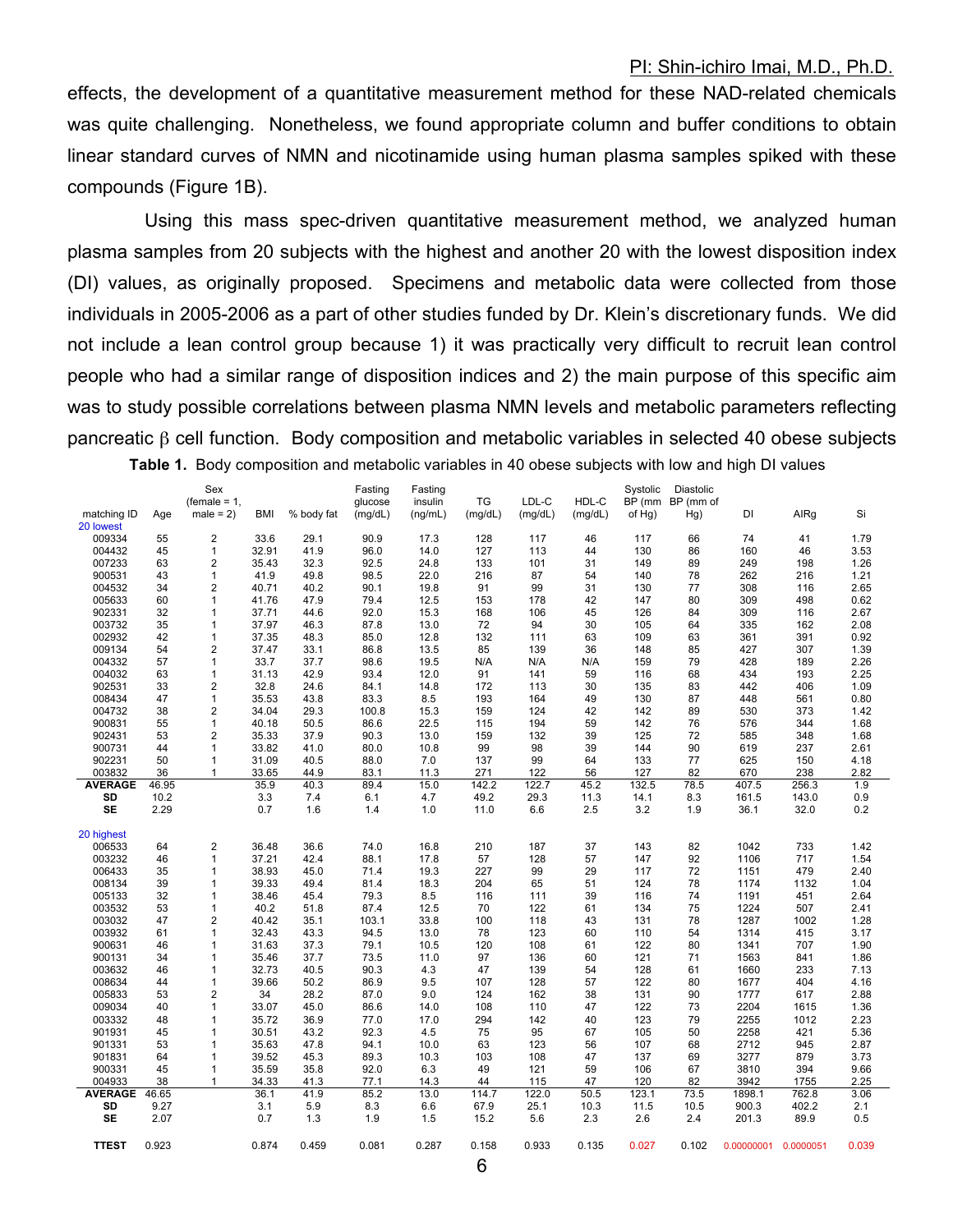were already evaluated by Dr. Klein's group (Table 1).

Possible correlations between plasma NMN levels and various metabolic parameters were assessed for those 40 subjects. As shown in Figure 2, we were not able to find any significant correlations between plasma NMN levels and any of the metabolic parameters we assessed. Based on our mouse studies, we particularly expected to see a positive correlation between NMN levels and the acute insulin response to glucose ( $AIR<sub>g</sub>$ ; an index of insulin secretion in response to the glucose bolus) or fasting insulin levels in each DI group. However, as shown in Figures 2A and 2F, we did not observe any trend between NMN levels and either of  $AIR<sub>a</sub>$  or fasting insulin levels.

The fact that we did not see any meaningful correlations between plasma NMN levels and metabolic parameters is somewhat surprising. These initial "negative" results need to be evaluated carefully, and there are several important points to discuss:

1) We noticed that NMN levels detected in those plasma samples tended to be lower than those in freshly collected plasma samples, implying that NMN in these samples might have suffered some degradation during storage. Therefore, in our next study that Dr. Klein and I are currently planning, we should measure NMN levels as soon as possible after collecting plasma samples.

2) Given that NAMPT-mediated NAD biosynthesis exhibits circadian oscillation, plasma NMN levels might also show such an oscillation. If this is the case, we should collect plasma samples at the time when plasma NMN or eNAMPT levels reach highest to detect any pathophysiologically relevant differences in plasma NMN levels. Thus, to optimize our assay condition, we are currently planning to examine if plasma eNAMPT and NMN levels exhibit circadian oscillation in human subjects.

3) As described in the attached manuscript, we found that after intraperitoneal administration, NMN was immediately taken up into tissues and converted to NAD within 15 min in mice (see Figure 1C and S1C in the attached manuscript), implicating that plasma NMN levels might be kept low and constant because the equilibrium of NMN distribution is always from plasma to tissues. If this is the case, we would never be able to see significant differences in plasma NMN levels. Instead, NMN and NAD levels in some particular tissues or cell types should reflect the extent of systemic NAD biosynthesis mediated by both iNAMPT and eNAMPT. Interestingly, it has been reported that NAMPT-mediated NAD biosynthesis is critical for neutrophilic granulocyte differentiation in humans (Skokowa *et al.*, Nat. Med. 15: 151-158, 2009). More recently, it has also been reported that serum eNAMPT levels are positively correlated with circulating leukocyte counts (Friebe *et al.*, Diabetologia,

**Figure 2 (next page).** Relationships between plasma NMN levels and various metabolic parameters in 40 obese subjects with low and high disposition index (DI) values. Closed triangles and rectangles represent values from human subjects with high and low DI values, respectively. Plasma NMN levels were measured with our mass spectrometry-driven quantitative method. AIRg  $(A)$ ,  $S<sub>I</sub>$ (**B**), HOMA beta cell (**C**), HOMA IR (**D**), fasting glucose (**E**), fasting insulin (**F**), HDL cholesterol (**G**), and body fat (**H**) were obtained or calculated from Table 1.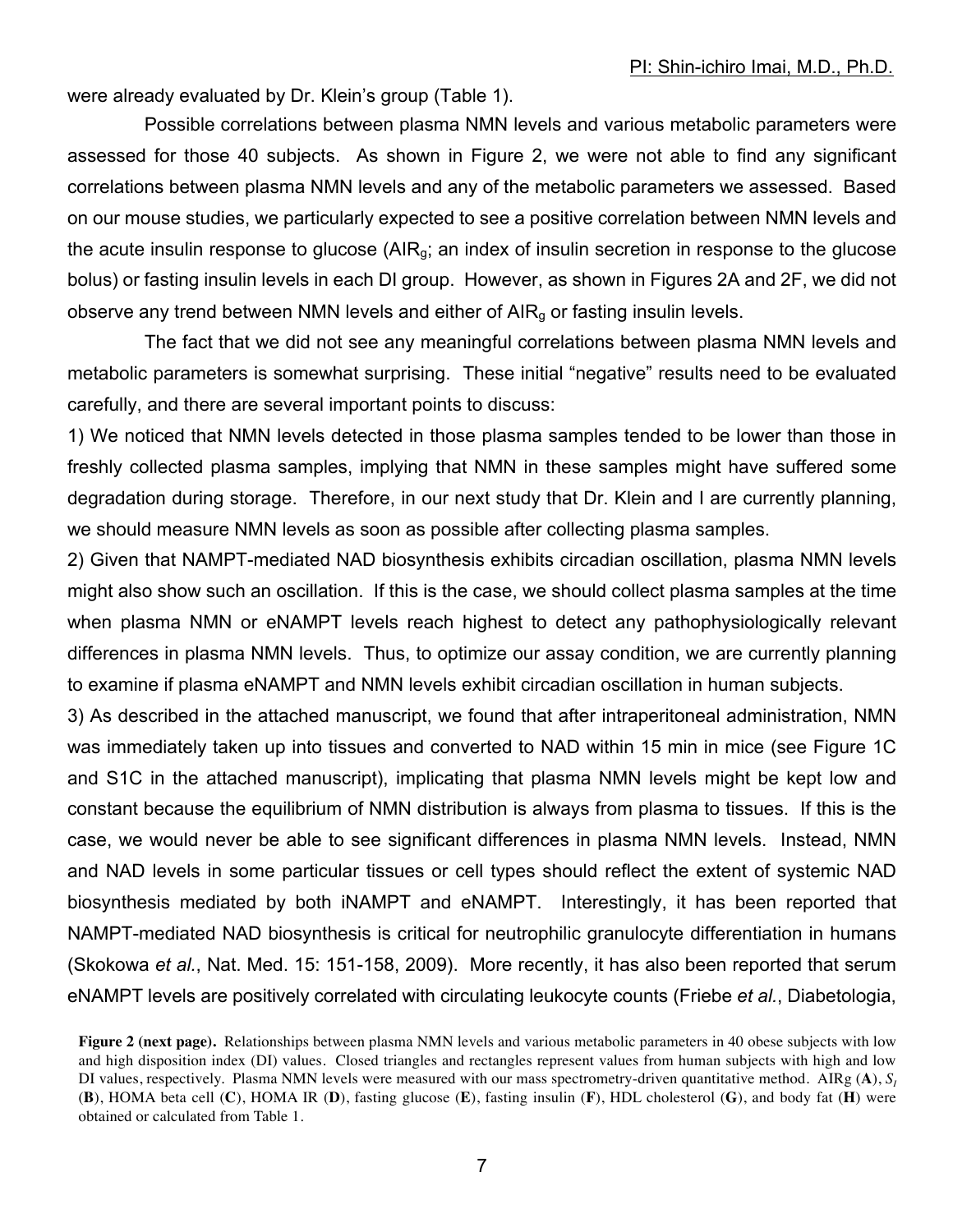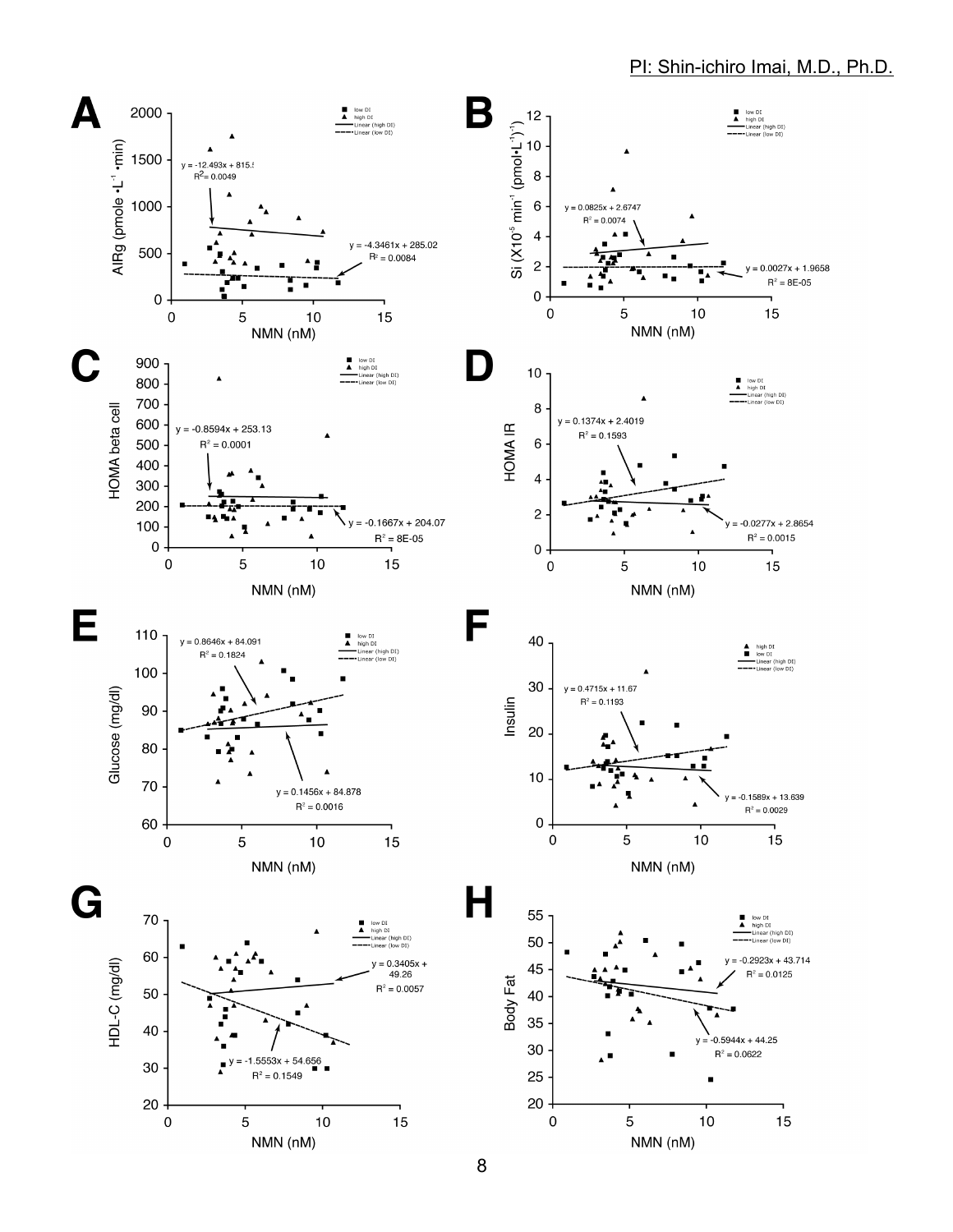Epub on Feb 6, 2011). We also have a preliminary result showing that peripheral blood mononuclear cells (PBMCs) are sensitive to NMN treatment (data not shown). Taken together, we speculate that NMN and NAD levels in PBMCs might properly reflect the extent of eNAMPT-mediated NMN synthesis in blood circulation. Dr. Klein and I are currently working together on a new human protocol that will allow us to analyze NMN and NAD levels in PBMCs with 3-hr intervals through 24 hrs, as well as those in biopsy samples from white adipose tissue and skeletal muscle, in human subjects.

Although our initial assessments with 40 obese subjects failed to show meaningful correlations, this study provided critical information to set up the next human study. Given that NAMPT-mediated NAD biosynthesis is highly conserved between rodents and humans, it is highly likely that this NAD biosynthesis system also has significant relevance in human physiology. For example, it has been shown that NAMPT expression and NAD levels are enhanced in multiple tissues and cell types in rodents in response to various stimuli including low energy intake (Yang *et al.*, Cell 130: 1095-1107, 2007; Fulco *et al.*, Dev. Cell 14: 661-673, 2008; Cantó *et al.*, Cell Metab. 11: 213-219, 2010). Dr. Klein's and our groups have recently obtained an interesting preliminary result showing that calorically restricted human subjects tend to show increases in NAD levels in WAT and

skeletal muscle (Figure 3), implying that NAMPT-mediated NAD biosynthesis likely plays an important role in regulating NAD levels in response to low energy intake in humans. Therefore, it is critical to continue our effort of identifying appropriate assay conditions to assess NAMPT-mediated systemic NAD biosynthesis in human subjects. Indeed, this effort has become much more important, now that we have clearly demonstrated the



**Figure 3.** NAD levels in white adipose tissue and skeletal muscle from five human subjects before and after caloric restriction. This measurement was conducted by the Imai lab, which is a part of the human protocol approved for Dr. Klein's Resvida study.

potential of NMN as an effective anti-aging nutriceutical intervention in mice [see SPECIFIC AIM (1)]. Most recently, we have initiated a collaborative project under the Sponsored Research Agreement with Oriental Yeast Co. in Japan to conduct a long-term NMN administration experiment. Using these preclinical results, we are planning to move forward to a human clinical trial for NMN. This Pilot & Feasibility grant from the Longer Life Foundation has provided significant support to make all these translational efforts possible. I greatly appreciate this generous two-year grant support from the Foundation.